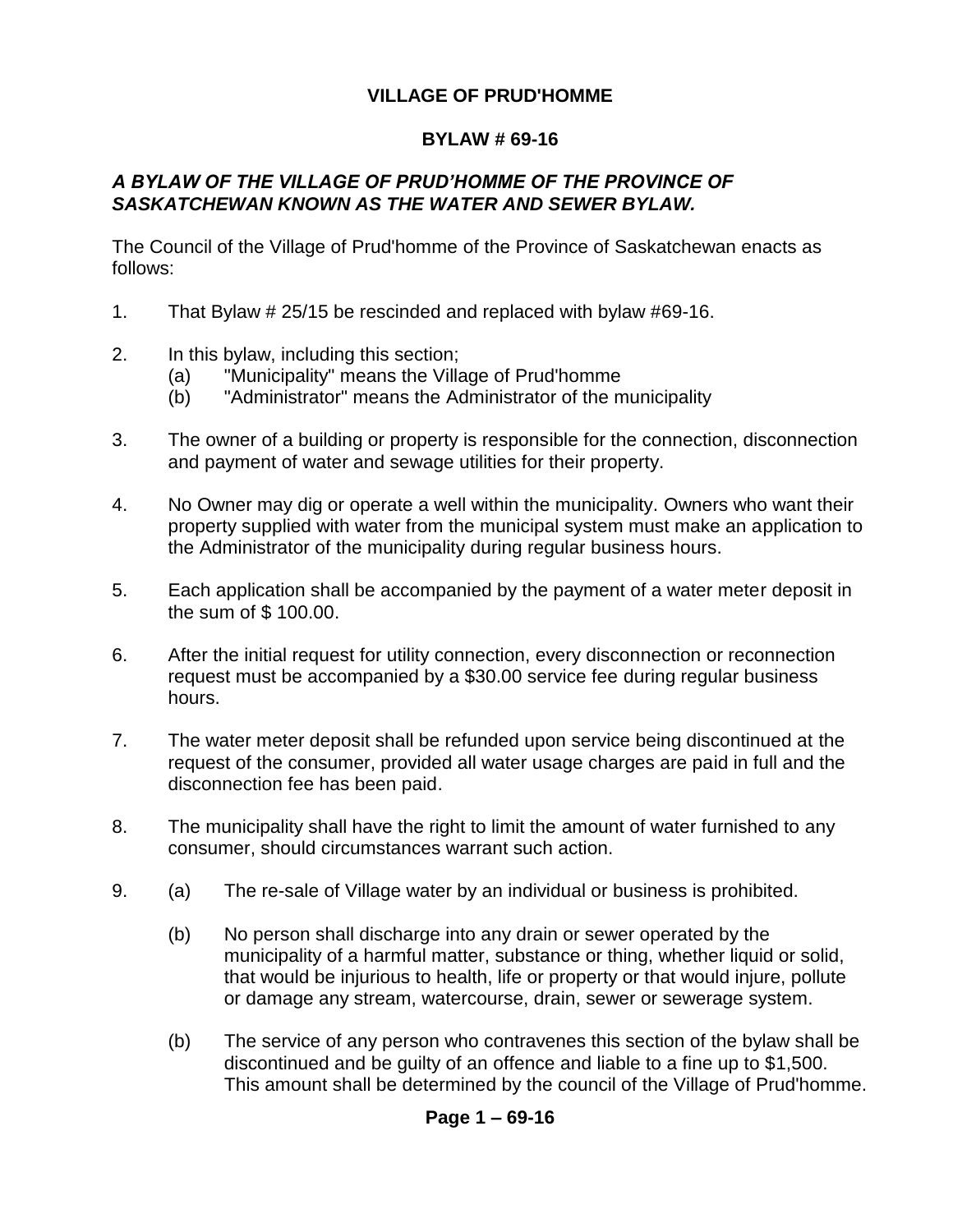- 10. Accounts for water and sewer service shall cover a period of one month, and shall be rendered on or before the first day of the month following such periods.
- 11. The monthly water and sewer service charges are outlined on attached schedule "A".
- 12. The penalty on all water and sewer accounts that are unpaid after 30 days shall be 2% of the arrears or the combined amount, as the case may be, per month.
- 13. If an account is not paid within 60 days the water service may be cut off. When water is so cut off, it shall not be resumed until all arrears have been paid together with a reconnection fee of \$30.00.
- 14. Any person who contravenes any provision of this bylaw for which no other penalty is provided shall be guilty of an offence and liable upon conviction to penalties set forth by the council of the municipality.
- **THIS** bylaw shall come into force and take effect on the date of approval being issued by the Saskatchewan Municipal Board, Local Government Committee.

**MAYOR**

**ADMINISTRATOR**

\_\_\_\_\_\_\_\_\_\_\_\_\_\_\_\_\_\_\_\_\_

\_\_\_\_\_\_\_\_\_\_\_\_\_\_\_\_\_\_\_\_\_